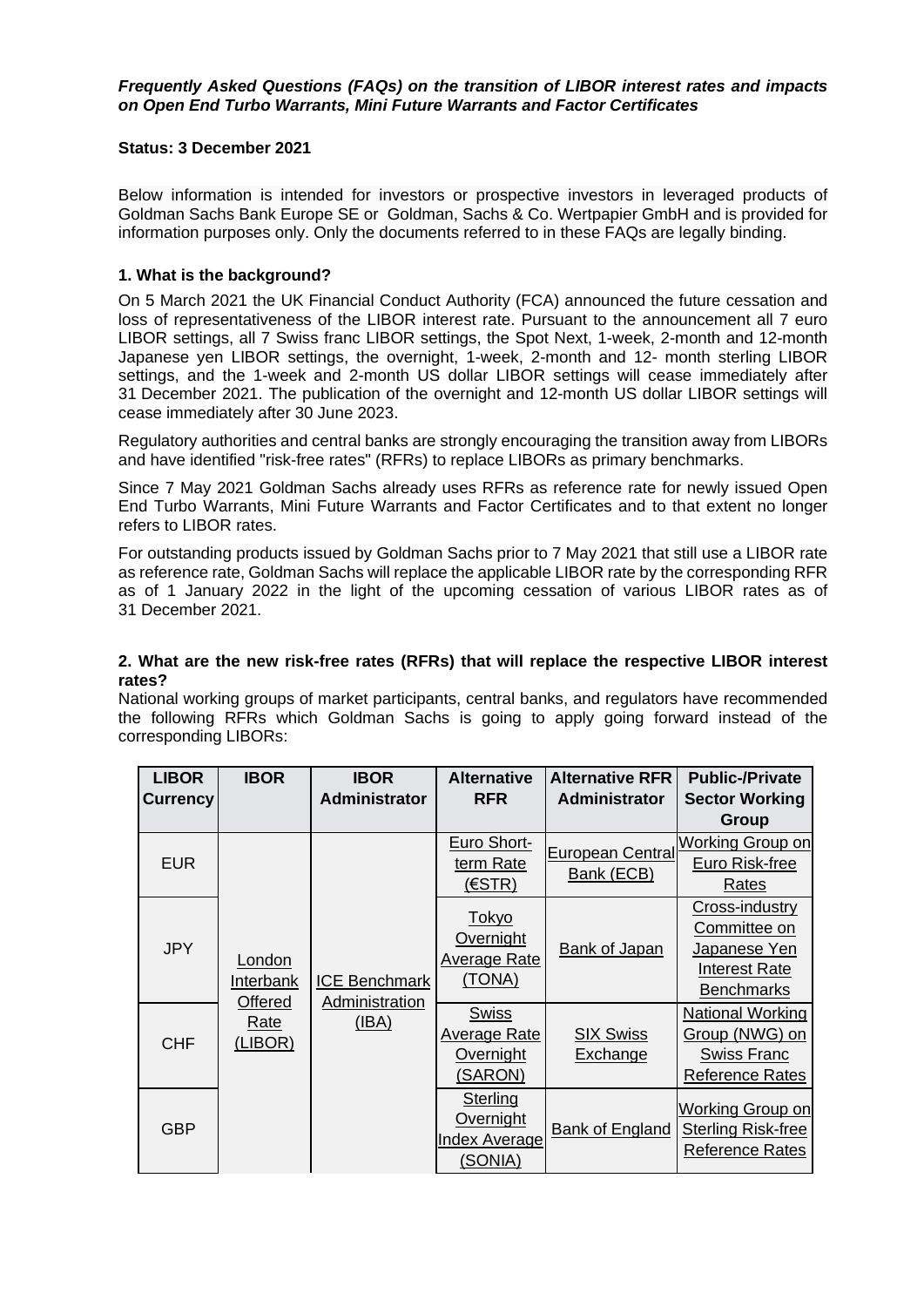| USD | Secured<br>Overnight<br>Financing<br>Rate (SOFR) | <b>Federal Reserve</b><br>Bank of New<br>York (NY Fed) | Alternative<br><b>Reference Rates</b><br>Committee<br>(ARRC) |
|-----|--------------------------------------------------|--------------------------------------------------------|--------------------------------------------------------------|
|-----|--------------------------------------------------|--------------------------------------------------------|--------------------------------------------------------------|

#### **3. How are structured products issued by Goldman Sachs affected by such change in LIBOR interest rates?**

Open End Turbo Warrants, Mini Future Warrants and Factor Certificates are adjusted on any adjustment day (in general any business day) and in the course of such adjustment the financing rate of the respective product is taken into account. The financing rate consist of a interest margin determined by Goldman Sachs and a reference rate specified in the relevant final terms. The reference rate is usually a short-term/overnight interest rate in the currency of the underlying. For products issued prior to 7 May 2021 Goldman Sachs has used the respective LIBOR rate in the currency of the underlying (e.g. for shares denominated in EUR the EUR LIBOR).

For Open End Turbo Warrants, Mini Future Warrants and Factor Certificates issued since 7 May 2021 Goldman Sachs already applies the respective RFRs as relevant reference rate (e.g. for shares denominated in EUR the €STER). Due to the different calculation methods of the RFRs and the LIBORs it should be noted that there may be differences between the RFRs and the respective LIBOR interest rates and Open End Turbo Warrants, Mini Future Warrants and Factor Certificates taking the RFRs into account may not develop in the same manner as corresponding products where a LIBOR rate is the relevant reference rate.

You can see the total financing costs, compromised of the financing spread and the reference rate, on the each of the product pages of Goldman Sachs products (see screenshot).

| <b>Product type</b>                           | Turbo      |
|-----------------------------------------------|------------|
| Ratio                                         | 100,00     |
| Current financing cost p.a.                   | 6,51%      |
| <b>Next scheduled KO-Barrier Reset</b><br>Day | 2 Jul 2021 |

## **4. Will this only affect new products or also existing products?**

Since 7 May 2021 Goldman Sachs only uses the respective RFR as relevant reference rate for all newly issued Open End Turbo Warrants, Mini Future Warrants and Factor Certificates.

For outstanding products issued by Goldman Sachs prior to 7 May 2021, the relevant LIBOR rate continues to be used as the reference rate to date. In the light of the upcoming cessation of various LIBOR rates as of 31 December 2021, Goldman Sachs will replace the relevant LIBOR rate used as the reference rate for the respective product by the corresponding RFR as of 1 January 2022. In this regard, Goldman Sachs will publish separate notices regarding the replacement of the respective LIBOR rate as reference rate, which lists the products affected by the replacement by ISIN. Once published, the notices will also be included in the appendix to these FAQs.

#### **5. What is the impact of replacing the relevant LIBOR rate by a RFR, on products issued prior to 7 May 2021?**

Due to the different calculation methods of the RFRs and the LIBORs it should be noted that there may be differences between the RFRs and the respective LIBOR rates and Open End Turbo Warrants, Mini Future Warrants and Factor Certificates taking the RFRs into account may not